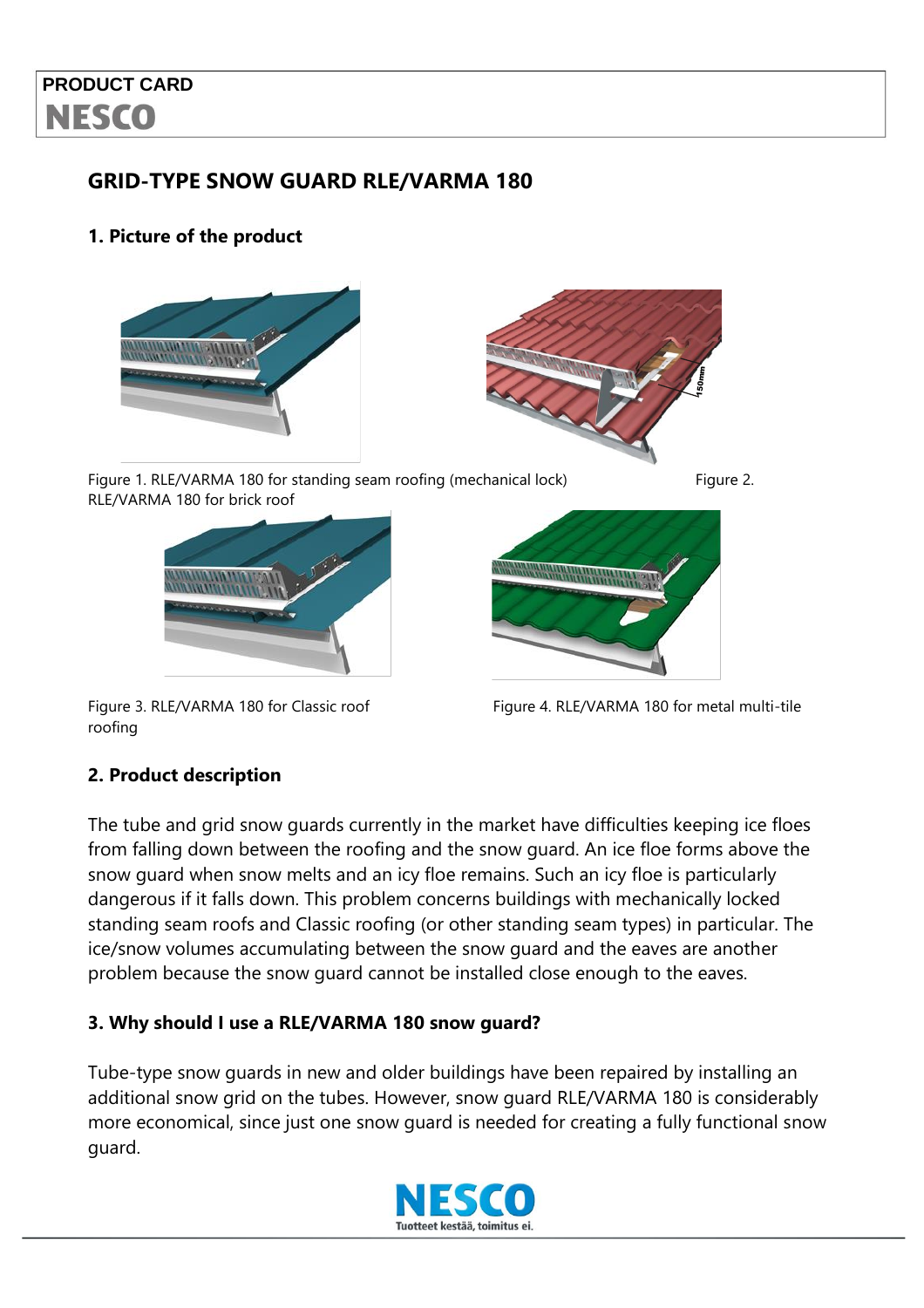# **PRODUCT CARD NESCO**

The grooves at the bottom edge of RLE/VARMA 180 allow installing the guard in such a way that ice floes cannot slide past the guard. Furthermore, the fixture designed for it allows installation as close to the eaves as possible, minimising the risk of snow and ice falling due to accumulation between the snow guard and the eaves

RLE/VARMA 180's height of 180 mm efficiently prevents snow from passing over the snow guard. The length of RLE/VARMA 180 is 3 m, and it can be extended. The snow guard RLE/VARMA 180 can also be used on brick and metal multi-tile roofing.

### **4. For what kinds of properties is the grid-type snow guard RLE/VARMA 180 recommended?**

The grid snow guard RLE/VARMA 180 is recommended for use in all tall apartment buildings instead of pipe snow guards and customary grid snow guards, especially if a public route runs by the building or if this is required by the purpose of use of the building (e.g. day-care centre, school, retirement home). The grid-type snow guard RLE/VARMA 180 is also recommended for roofs with a slope of 1:1.5 or more, since when snow starts to move, it will cross over the tube-type snow guards on high pitched roofs.

The grid-type snow guard RLE/VARMA 180 is the safest solution especially in buildings with mechanically locked standing seam roofing or Classic roofing.

#### **5. Snow guard table**



| Maximum roof plane length above the snow quard (m) |                                          |                  |           |                  |                  |                  |  |  |  |  |
|----------------------------------------------------|------------------------------------------|------------------|-----------|------------------|------------------|------------------|--|--|--|--|
| Angle (°) and slope ratio of<br>the roof           | Distance between snow quard fixtures (m) |                  |           |                  |                  |                  |  |  |  |  |
| Snow load on the roof 1.8 kN/m2 (2.6 kN/m2)        |                                          |                  |           |                  |                  |                  |  |  |  |  |
|                                                    | 0.5 <sub>m</sub>                         | 0.6 <sub>m</sub> | 0.75 m    | 0.9 <sub>m</sub> | 1.0 <sub>m</sub> | 1.2 <sub>m</sub> |  |  |  |  |
| $<$ 15 $^{\circ}$ , (1:3.7)                        | 21.4 (15.0)                              | 17.9 (12.5)      | 14.3(9.9) | 12.0(8.3)        | 10.7(7.4)        | 9.0(6.2)         |  |  |  |  |
| 1522°, 1:3.71:2.5                                  | 11.4(8.0)                                | 9.5(6.6)         | 7.6(5.3)  | 6.3(4.4)         | 5.7(4.0)         | 4.8(3.3)         |  |  |  |  |
| 2227°, 1:2.51:2                                    | 8.4(5.8)                                 | 7.0(4.8)         | 5.6(3.9)  | 4.7(3.3)         | 4.2(2.9)         | 3.5(2.4)         |  |  |  |  |
|                                                    |                                          |                  |           |                  |                  |                  |  |  |  |  |

Tuotteet kestää, toimitus ei.